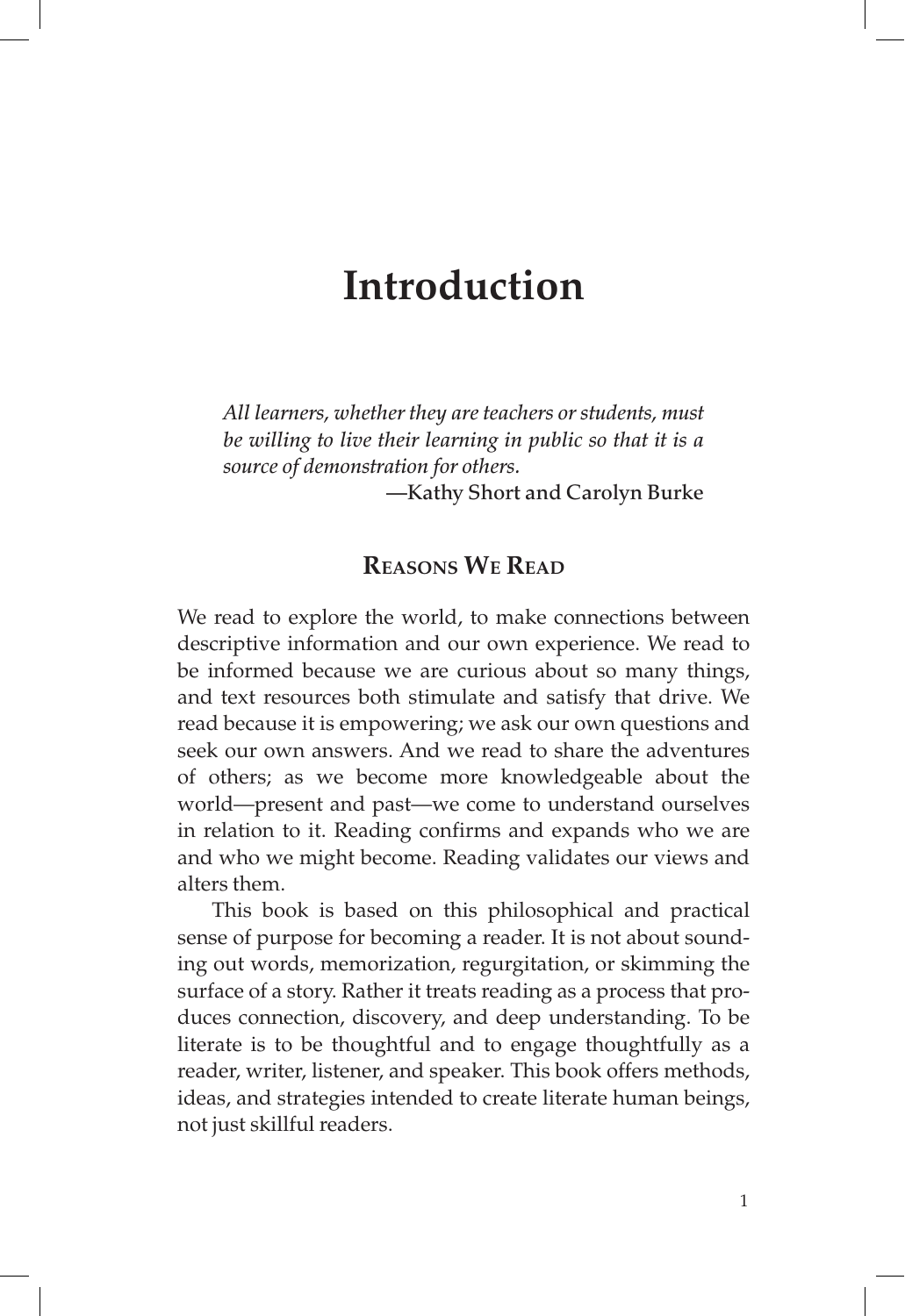Inside, you will find ideas generated from discussions with teachers from the United States and Canada, visits to their classrooms, and observations of their interactions with students. This book is designed for educators making their maiden voyage into the land of learner-centered instruction; those who are actively engaged in exploring; and those longtime residents who are continually seeking to expand their horizons. The book is meant to encourage, support, stimulate, facilitate, provoke, and provide.

The book is divided into six sections, each containing ideas for the following:

- 1. Designing a literate environment
- 2. Orchestrating student interaction
- 3. Developing strategies for fluency
- 4. Nurturing lifelong learners
- 5. Assessing student growth
- 6. Leading learning-focused conversations

In each section, there are strategies that take little preparation and provide a risk-free way of initiating beginning experiences with learner-centered instruction, strategies that take a little more effort and require additional planning, and strategies that require extensive preparation and a readjustment or reprioritization of instructional time.

Although the sections are organized from the least to the most complex strategies, there is no intended better or worse, right or wrong, or embedded goal to reorchestrate the classroom. All of the strategies described in this volume are for teachers who want to provide rich literacy learning for their students and whose classrooms and instructional methods reflect the principles of learner-centered instruction at any level.

New in this second edition is a special supplement for literacy specialists, with practical tips and specific strategies for collaboratively building and sharing expertise in practice. Based on Lipton and Wellman's learning-focused continuum (2003), this section focuses on patterns and practices for adultto-adult interactions.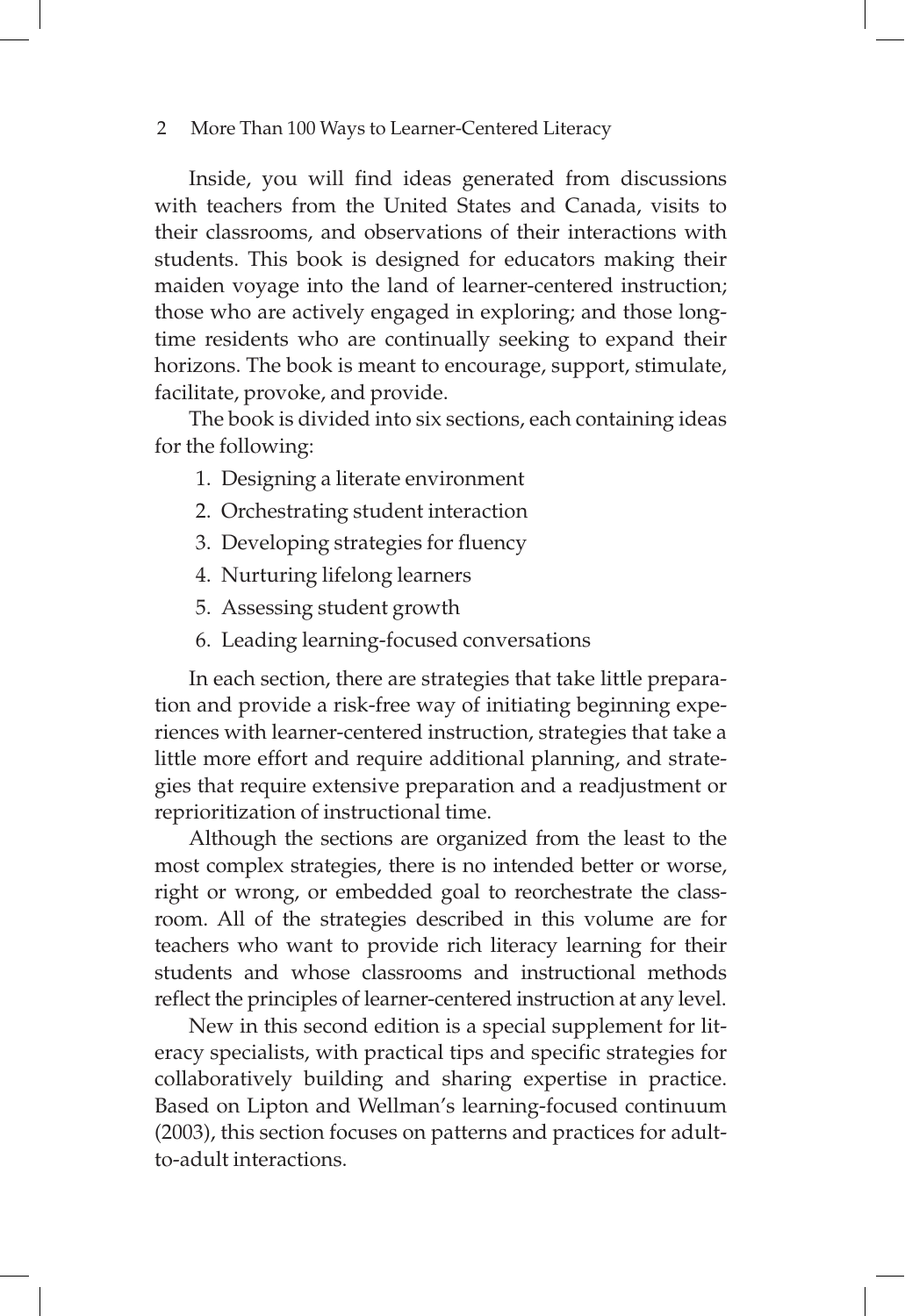# **Learner-Centered Instruction: A Philosophy, Not an Instructional Model**

A learner-centered *approach* to instruction is an attitude, not a method. It is about the joy of learning together and selfconfidently pursuing new discoveries. Learner-centered *instruction* is built on learners' questions, reflections, and experimentations as they engage in meaningful and relevant activities. The learner-centered *curriculum* exists as an outgrowth of those experiences.

In a natural environment, language is used for selfexpression, to share and process experiences, and to make sense of the world. Students should be exposed to the purposes of language in school as well. To support students' developing control over the conventions of language, an environment that encourages and supports risk taking and experimentation must be established. Opportunities for practicing and integrating new learning are structured, successful attempts are applauded, and temporary failures are constructively examined and integrated.

Learner-centered instruction is the expression of the way in which teachers create learning opportunities for their students and themselves. The ideas in this book are designed to support those endeavors.

### **Seven Principles of Literacy Development**

The activities and strategies explored in this book are based on seven key principles of literacy development. These principles have been extrapolated from current research and practice in reading instruction and cognitive science.

#### **1. Making Meaning Is Always the Goal of Communication**

Simply put, learners construct meaning while reading and listening, and express meaning while speaking and writing.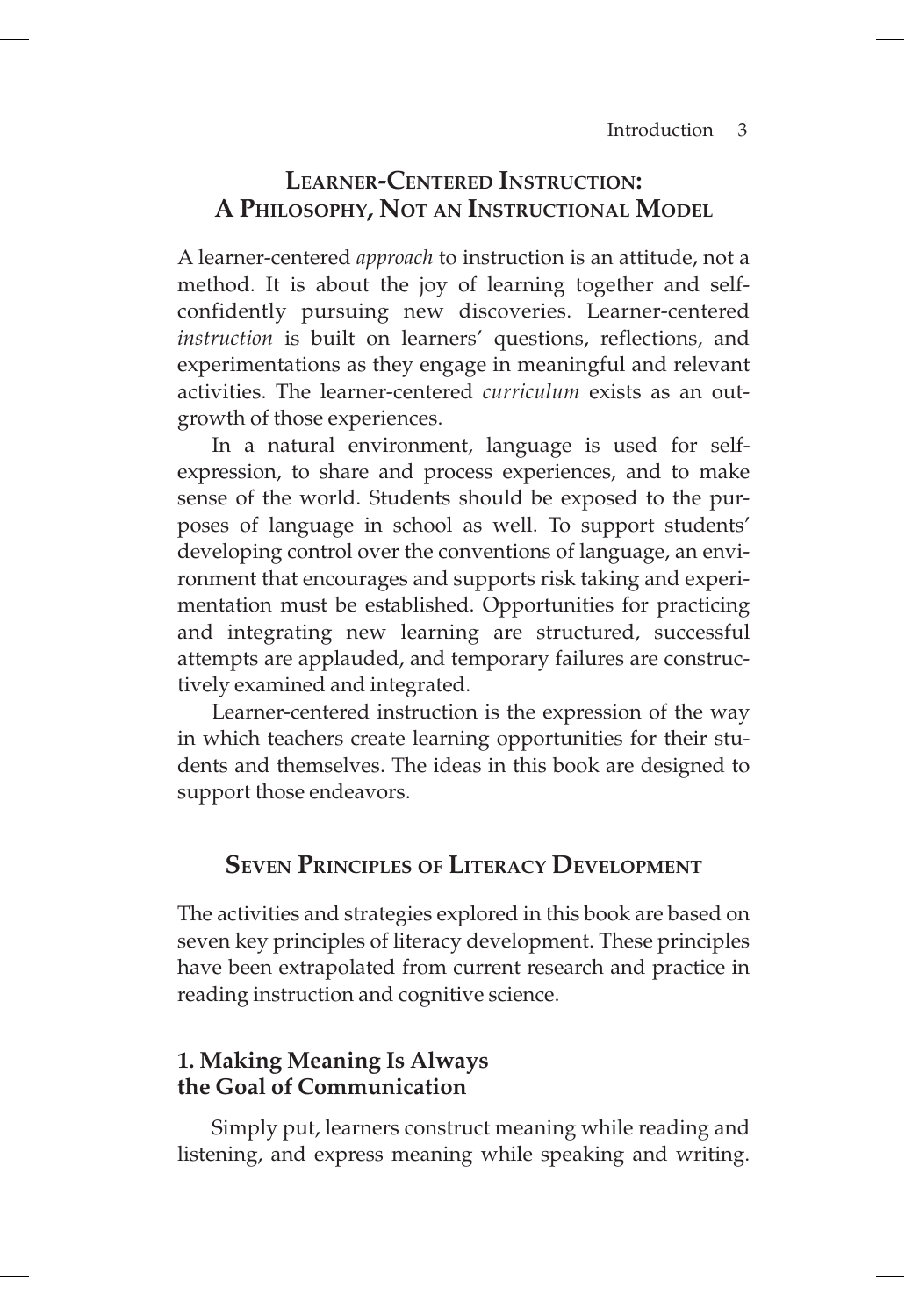Making meaning is always the goal. Although this principle seems straightforward, teachers often send conflicting messages to children about reading, writing, listening, and speaking. If making meaning is always the goal, teaching contextual and semantic cues becomes more important than sounding out a word. Accepting temporary or invented spelling allows freedom of expression without constraining young writers to using only the words they can spell correctly.

# **2. Children Learn Language Conventions by Learning Language**

We don't learn language by watching it; we learn it by actively using it. The reading process is best learned by using complete forms of written language, not by learning isolated skills. Activities should be structured in purposeful, authentic tasks, and ample opportunities for children to listen, speak, read, and write should be provided. As students engage in these processes, they develop the capacity to solve new problems by using increasingly familiar strategies and cues. They begin to notice new things about words and the conventions of language and to link these discoveries to previously learned information and procedures. These discoveries become reference points for future learning.

# **3. A Learner's Experience Is a Key Factor in the Construction of Meaning**

Reading is an interaction between the print on a page and the knowledge of the reader. Readers construct meaning during reading by using their prior knowledge and experience. Imagine this newspaper headline: "Vikings Slaughter Dolphins." Most people in the United States would automatically think of a football game. However, for someone who knows nothing about football, the headline might elicit a description of a historical event.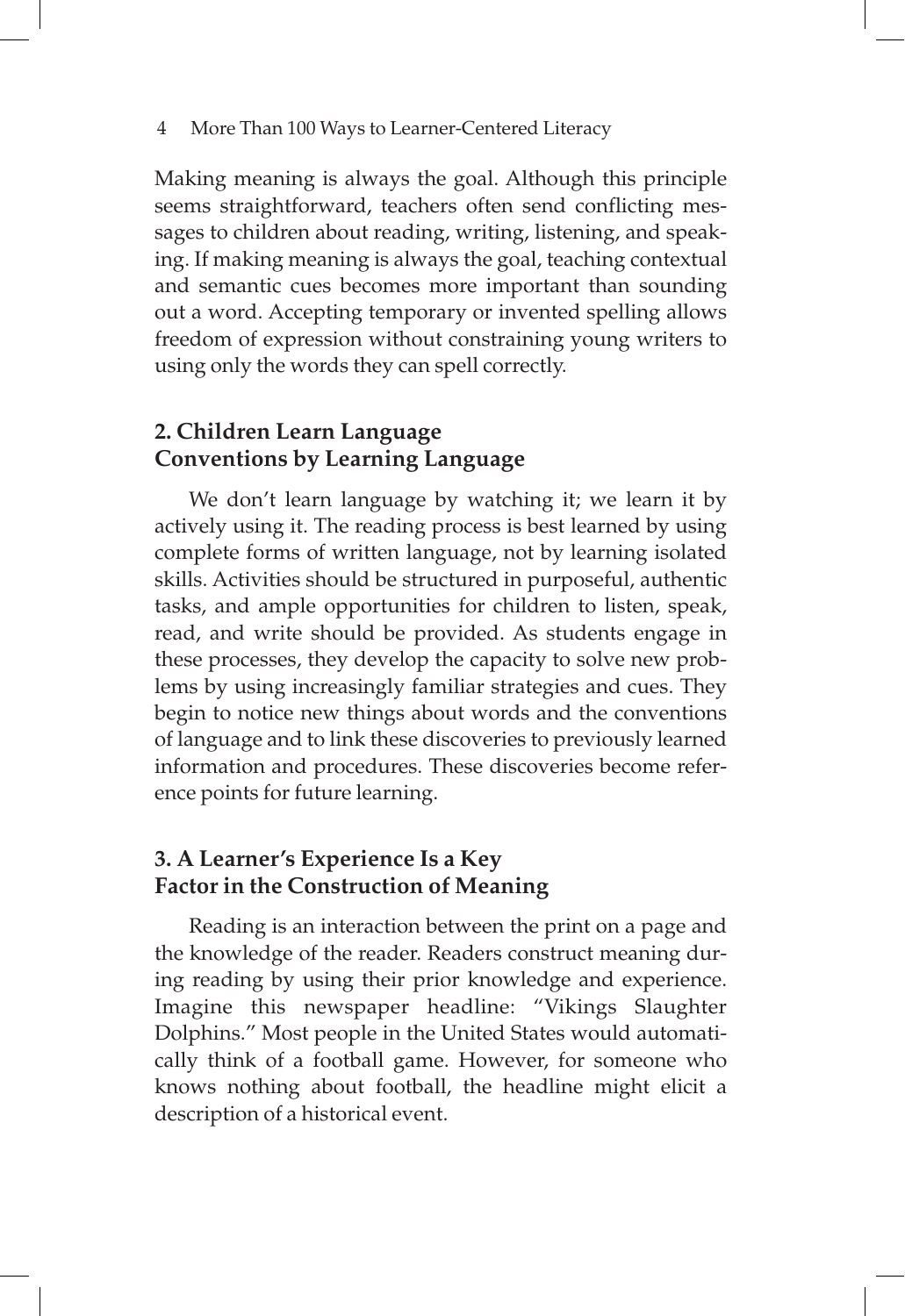The foundations of children's literacy are in their home environments. Capitalizing on the language experiences children bring to school is critical to their success as learners.

#### **4. Choice Encourages Commitment to Learning**

When students are allowed to choose their learning options, they develop a greater sense of commitment to their own learning, ownership of their work, and a higher level of responsibility. Knowledge of an individual student's needs and interests as well as sound professional judgment guide teachers in providing each student with some choice in reading and writing activities.

#### **5. Error Reduction, Not Error Elimination, Is the Aim of Instruction**

Learners gain as much from making mistakes as they do from being correct—maybe more! Therefore, it is important to offer an environment in which language is cultivated through experience and experimentation with specific feedback and sound learning strategies.

### **6. The Language Arts Are Integrated With Each Other and the Content Areas**

Language is never context free. Effective literacy instruction keeps language whole and connected to a purpose. Literacy includes thinking, reading, writing, speaking, and listening. These cannot be separated into isolated skills in which students are drilled for mastery. Providing contextual experiences that connect children's lives to the world around them is vital. Further, functional communication on relevant topics includes information and interest in content areas. Content area instruction is a fertile place for students' developing literacy.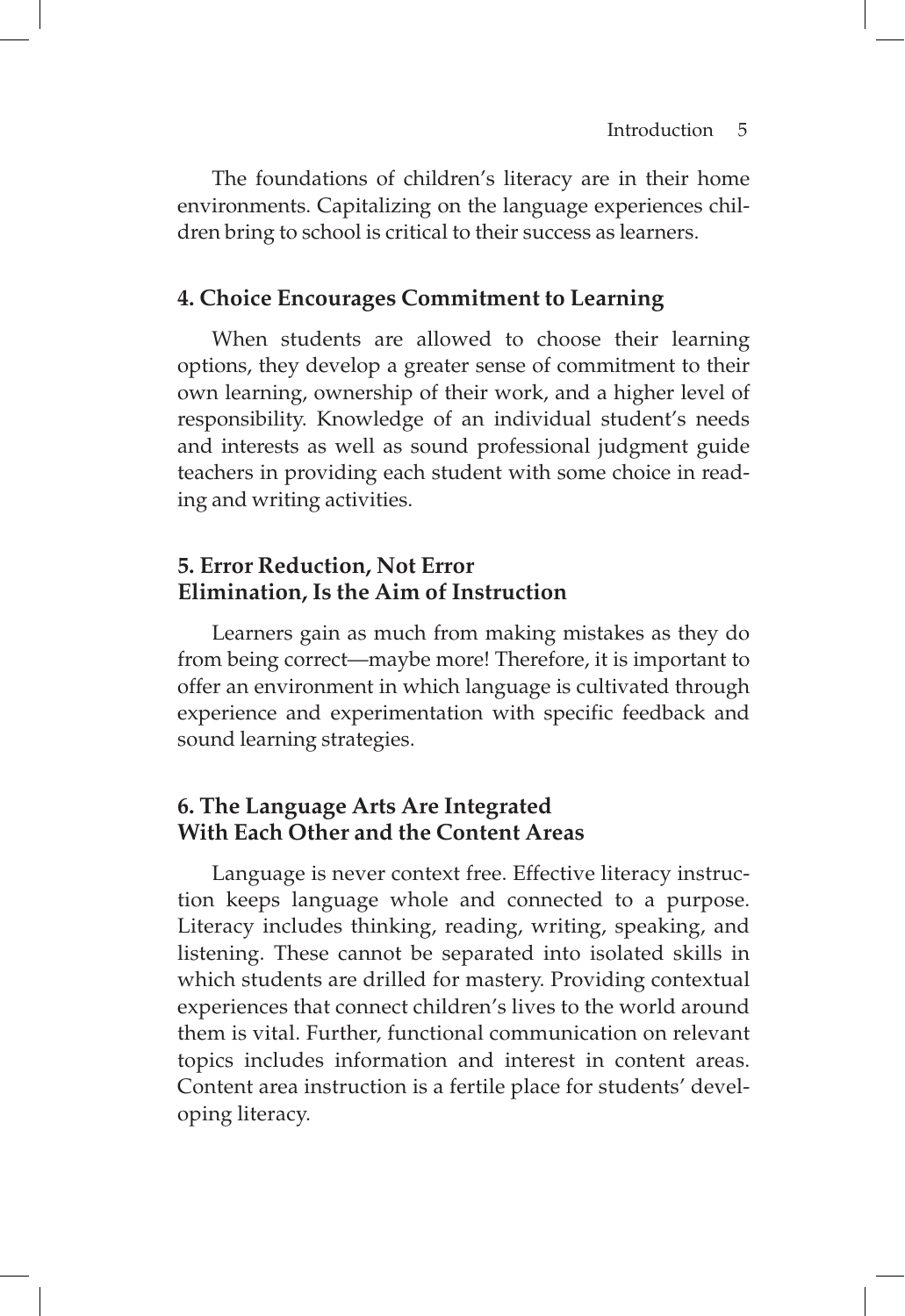### **7. Assessment Is Learner Referenced, Providing Direction for Future Learning**

Assessment in the learner-centered classroom is formative, developmental, and descriptive. Data about both the product and process of each student is gathered by the teacher through observation and short-cycle assessments. These data are interpreted to ascertain each child's growing repertoire of skills and strategies. There is a growth orientation, rather than a remedial one, and teachers look at what a child can do, as well as determine what she or he cannot do yet.

# **Creating the Environment: Conditions for Language Learning**

A fundamental premise of learner-centered instruction is that language learning is a natural process. It is rare to encounter the parents of a six-month-old baby, for example, who express concern that their child may never learn to speak. They recognize that oral language is a process that develops over time. They intuitively know that, given daily oral interaction, this child will learn to speak—without ever having a worksheet! They respond with delight to all attempts at speech that the child makes; parents never say, "It's not *baba*; it's *blanket*." Instead, they praise the child and provide the appropriate modeling: "You want your blanket? What a clever girl you are to ask for it!" With continuous modeling and feedback, the child's oral language will become more and more sophisticated. Literacy learning follows a similar natural process. Yet, traditional reading programs have dissected the process into a sequence of isolated skills to be mastered before children are expected to be fluent readers and writers.

Learner-centered teachers strive to provide conditions for learning that echo those in which children learn to speak. To create the appropriate environment, the teacher organizes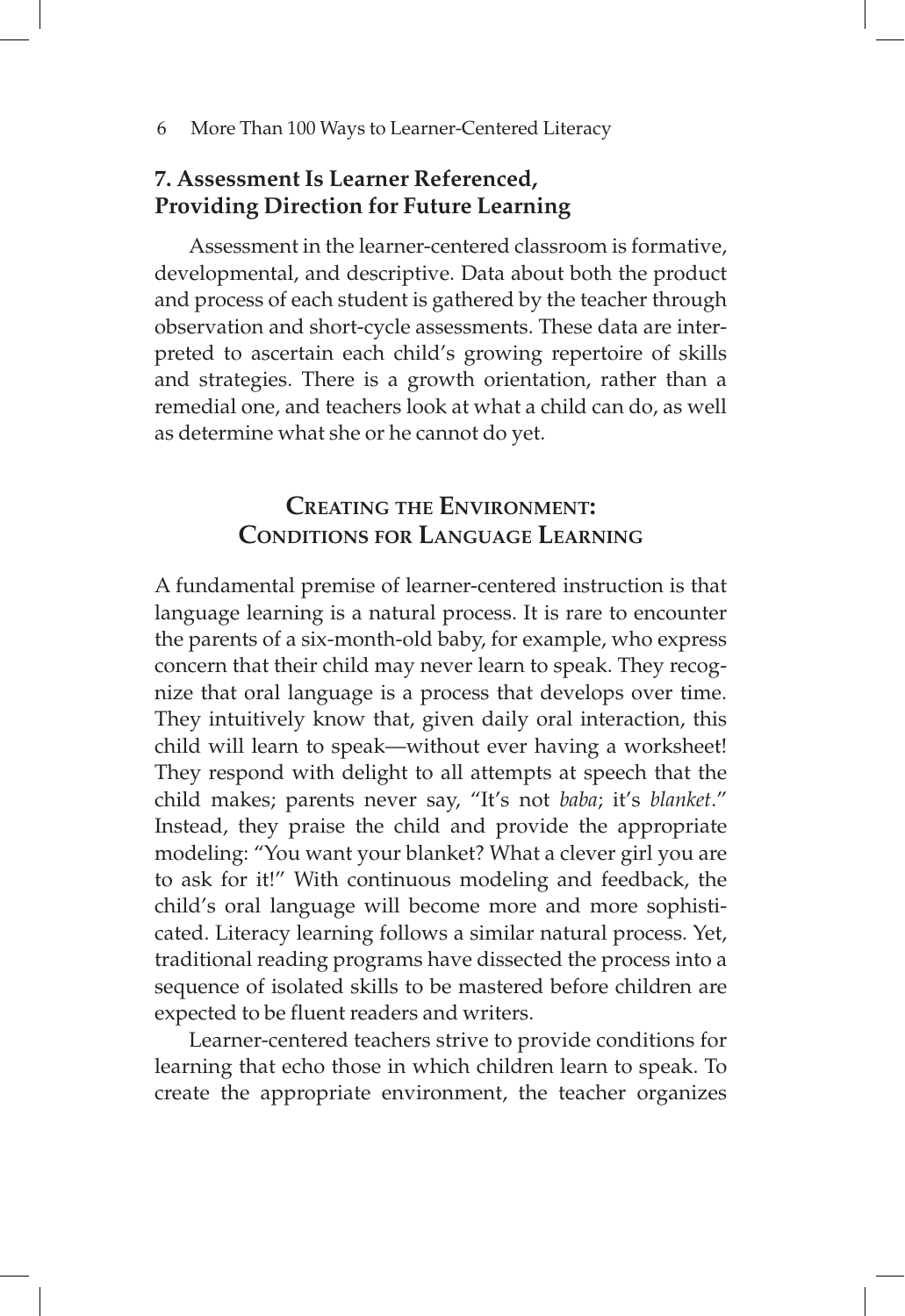and structures experiences, demonstrates and models the conventions of language, and clarifies complex processes and information. The teacher is a reflective learner and colearner, a conference partner, a supportive coach.

Based on the work of Cambourne (1988) and others, we offer three key characteristics that should be consciously orchestrated by teachers committed to developing language learning, providing optimal literacy experiences, and ensuring student success. This book is designed to provide a plethora of ideas for creating these qualities in the learner-centered classroom.

#### **High Expectations for All Learners**

Learners are influenced, either enabled or limited, by the expectations of those around them, particularly respected adults and their peers. It is critical to convey to students the expectation that they will succeed at their learning tasks. Subtle messages that reading is difficult or complex can be daunting to young learners. Be conscious about conveying positive and high expectations to students.

Toward that end, error reduction, not error avoidance, is the goal of instruction. In fact, students learn a great deal from reflecting on their mistakes and developing strategies for not repeating them. Approximation, or process of trial and error as students strive for excellence, allows students to take risks and work confidently in struggling to meet learning challenges. Skillful teachers help students to learn from their errors, as well as their successes.

Developing self-reliant, self-regulating students is a key goal. Learners grow in these areas when they make their own choices and decisions about the when, how, and what of their learning tasks. Choices might include what to read or where, when, or how much; which new vocabulary words to focus on; whom to choose as a learning partner; and so on.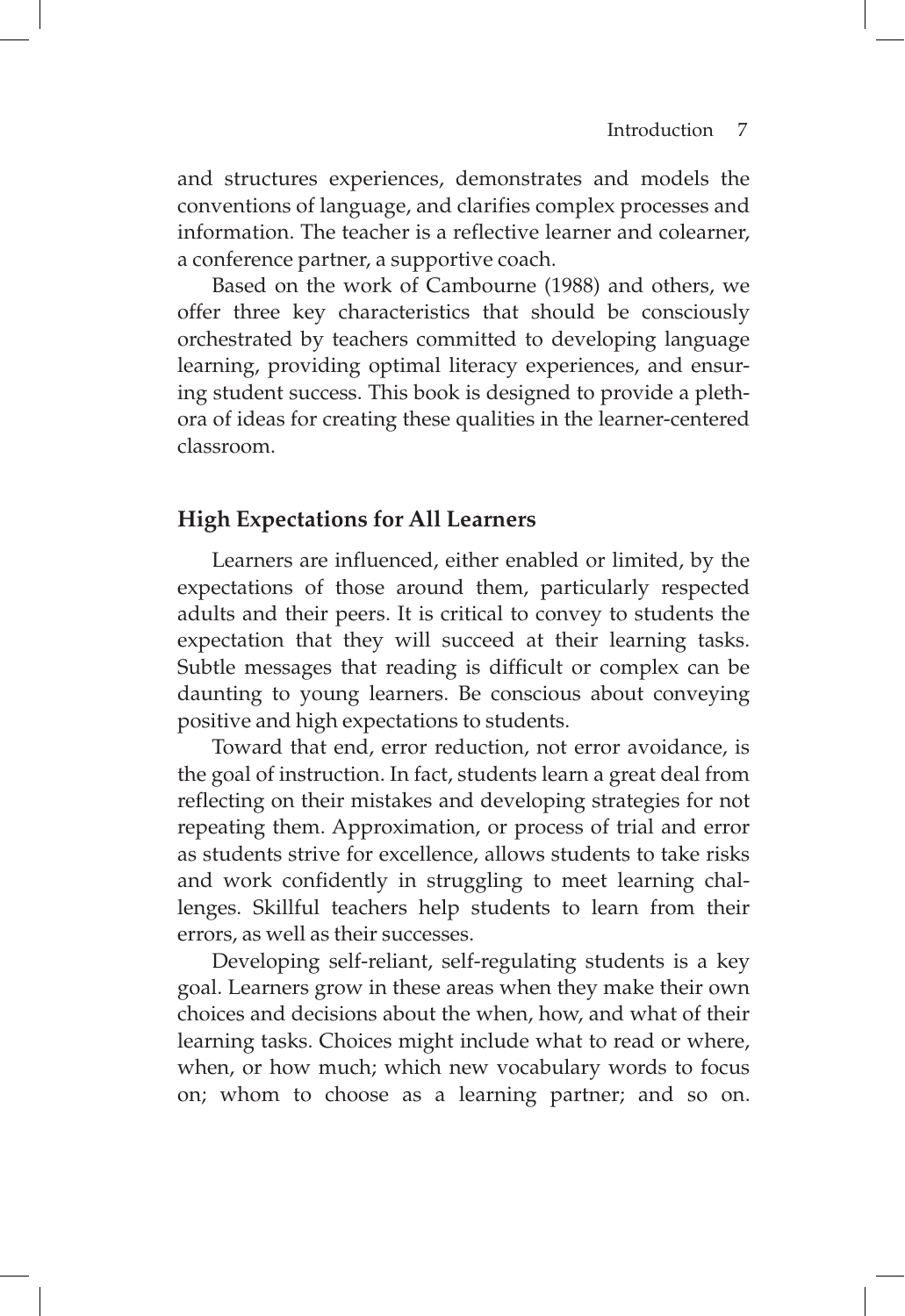Learning-focused teachers build as much choice as possible into their instructional program.

#### **Real-Life Reading in a Print-Rich Environment**

Students need to be surrounded by a wide range of print and print materials. These materials might include labels, lists, charts, books, dictated stories, songs, and displays. Students should have access to print resources and a variety of reading materials, including trade books, magazines, newspapers, and advertising flyers. It is particularly beneficial when the classroom is filled with print that is based on students' shared experiences and relevant to students' needs and interests.

# **Clear, Purposeful Models With Rich Practice Opportunities and Relevant Feedback**

Demonstrations are models of the conventional mechanics and usage of language. Teachers provide demonstrations whenever they write on the board, read aloud, or post messages. Demonstrations provide contextual models that enable learners to experience the conventions of language and language use in print and speech. Be explicit and think aloud so students can observe process as well as product.

Rich, diverse, and motivating activities offer students an opportunity to practice their developing control over their language learning. Rather than skill and drill, organize authentic, purposeful tasks in which students must exercise their expanding knowledge, skills, and attitudes.

Learners are encouraged and supported by specific, meaningful feedback that constructively guides them toward improvement. The aim is for learners to recognize areas for change, establish learning goals, and internalize the criteria for excellence.

Use rubrics developed with students to clarify expectations and give students clear standards. In this way, they learn to do their own gap analysis and set their own learning goals.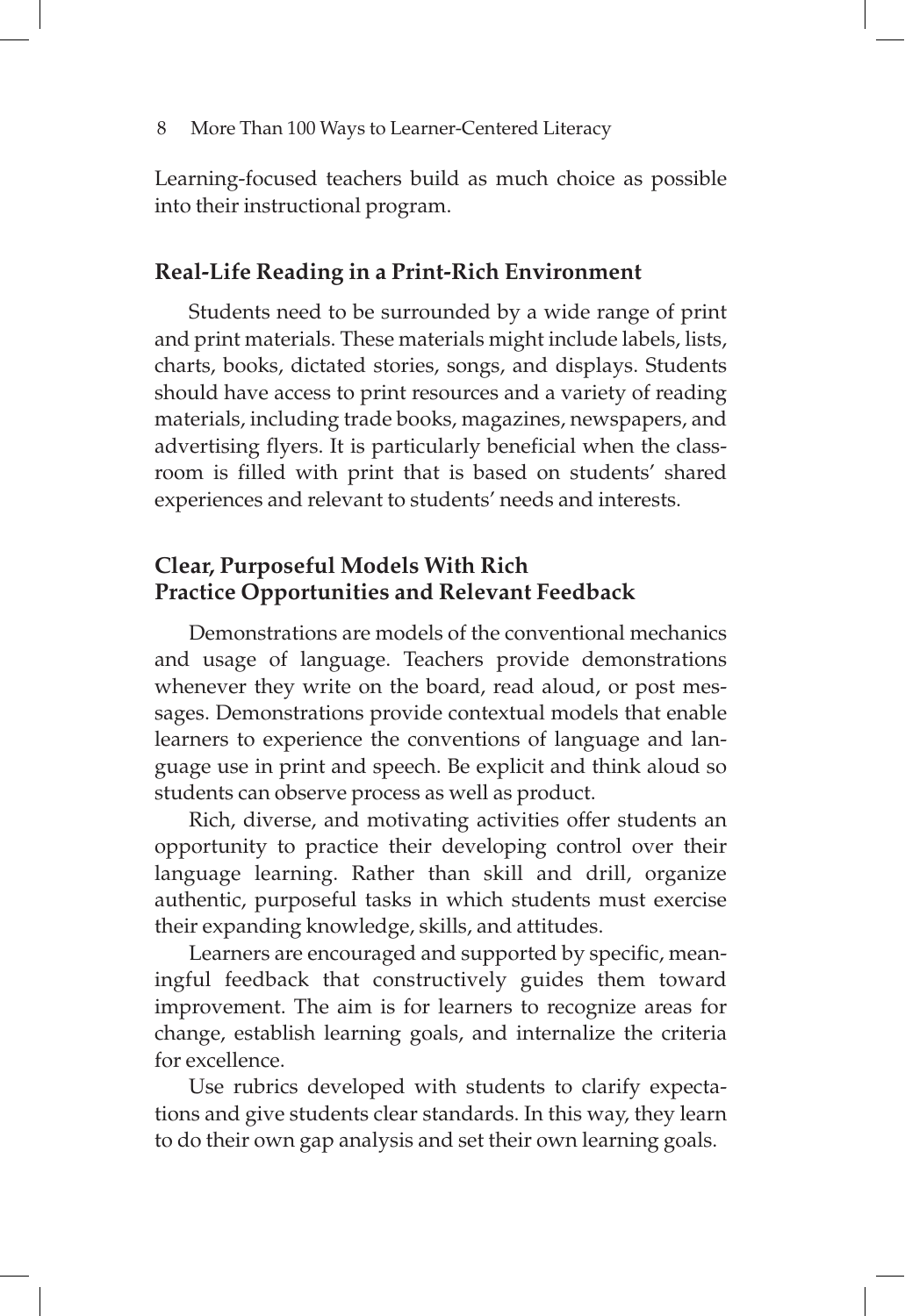# **Overview of the Book**

*More Than 100 Ways to Learner-Centered Literacy* is full of practical instructional ideas that can be modified for K–6 use. Although many of the ideas lend themselves especially well to a language arts curriculum, the activities and strategies are highly adaptable for use across content areas. After all, in every subject, the focus should be on the learners. Successful implementation of the ideas in this book is context dependent. We have included tips throughout the text to spark individual teachers' creativity.

Each section of the book provides strategies designed to fulfill one of five critical components of learner-centered education. Section 1, "Designing a Literate Environment," addresses design, structure, and climate. A literate environment is full of language and activity relevant and meaningful to the students—often in sharp contrast to the sterile surroundings of a traditional classroom.

Section 2, "Orchestrating Student Interaction," provides multiple examples of activities intended to promote collaborative work among students. Resting on current research supporting the social nature of learning, these activities enable learners of all ages to maximize one another's strengths and gain experience in working cooperatively—as the real world demands.

Section 3, "Developing Comprehension Fluency," incorporates the recommendations of the National Reading Panel (2000) for both explicit and blended strategy instruction. It includes classroom ideas that promote various thinking skills. Creative and critical thinking can be bolstered in any classroom when students are encouraged to continually make and confirm predictions, are involved in extended reading experiences, and are immersed in integrated thematic instruction.

Section 4 is titled "Nurturing Lifelong Learners." Even though from a global perspective the United States has a relatively high literacy rate, there is an alarmingly high rate of aliterate people: those persons who can read and write but